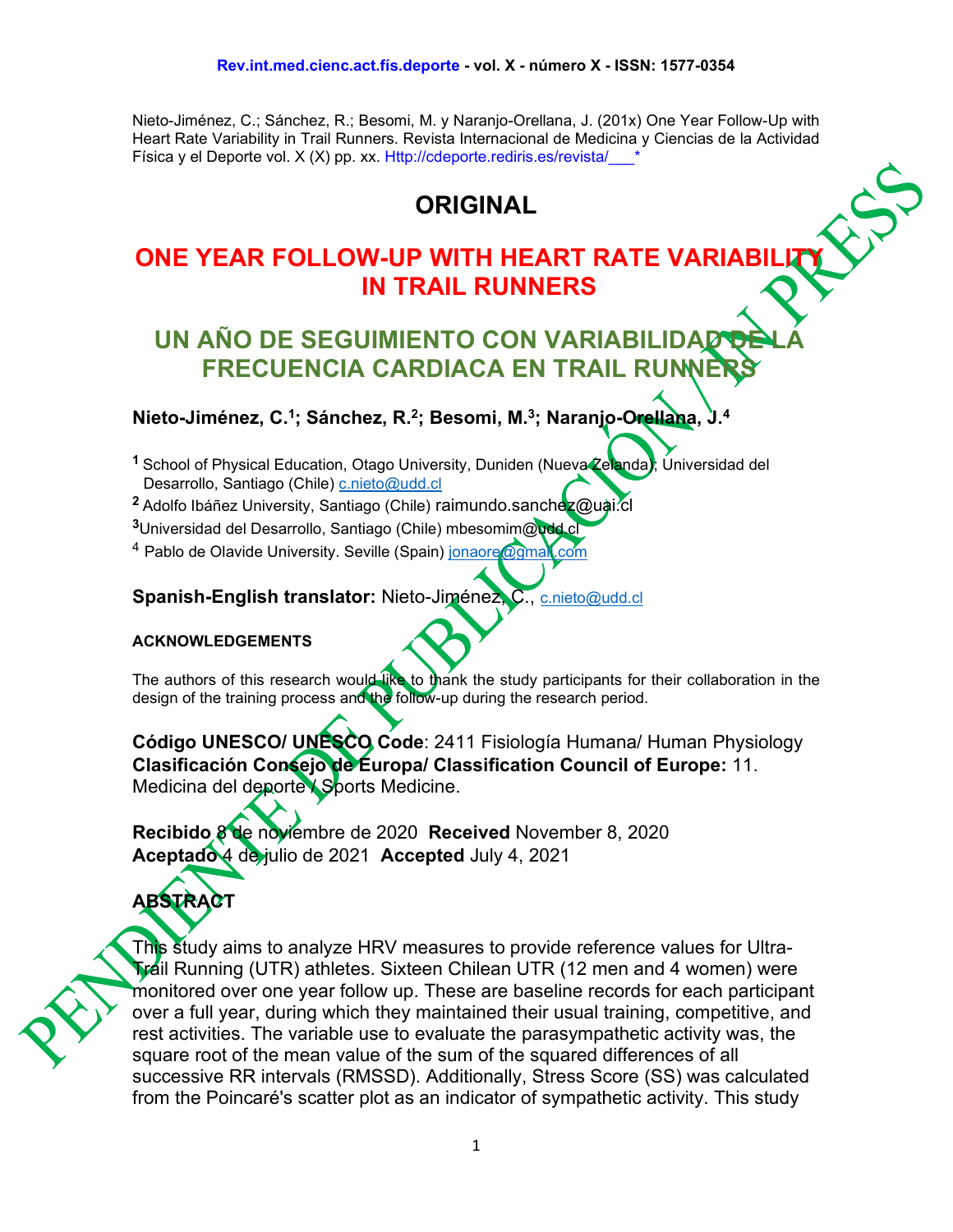provided baseline HRV values for UTR athletes through a percentile distribution, both in time domain measurements and the Poincaré scatter plot, for a population of UTR athletes from daily 5-minute baseline records in the supine position upon waking up.

**KEYWORDS:** Percentiles, Heart rate variability, Training load, Ultra trail running

#### **RESUMEN**

Este estudio tuvo como objetivo analizar las medidas de variabilidad de la frecuencia cardíaca (VFC) para proporcionar valores de referencia en atletas de Ultra-Trail Running (UTR). Dieciséis UTR chilenos fueron monitoreados con registros basales al despertar de 5 minutos durante un año de seguimiento, tiempo en el cual, mantuvieron sus actividades habituales de entrenamiento, competición y descanso. Como variable para evaluar la actividad parasimpática la RMSSD (raíz cuadrada de la media de las diferencias de la suma de los cuadrados entre intervalos RR adyacentes) fue analizada. Además, se calculó el Stress Score (SS) como indicador de la actividad simpática. Los datos aportados proporcionan valores de referencia de VFC para UTR a través de una distribución de percentiles, que pueden ser particularmente útiles cuando la VFC se utiliza para el control de las cargas de entrenamiento en atletas de UTR.

PALABRAS CLAVES: Percentiles, variabilidad de la frecuencia cardíaca, carga de entrenamiento, Ultra trail running

#### **INTRODUCTION**

A trail running (TR) event is defined as a race along unpaved trails, with elevation changes and varies in distance from 15 to 42 km (Zaryski & Smith, 2005). An ultra trail running (UTR) event is defined as a race along unpaved trails with elevation changes and distances over 42 km to 160 km (Costa, Gill, Hankey, Wright, & Marczak, 2014; Millet et al., 2011; Zaryski & Smith, 2005).

The interest in controlling training load (TL) in UTR athletes aims to monitor their adaptation (Bourdon et al., 2017), and must distinguish between two types of training Joad. The first is the managed load/external training load (ETL), and the second is how each subject assimilates and responds to that managed load, known as the internal training load (ITL) (Halson, 2014; McLaren et al., 2018). One method for monitoring TL is heart rate variability (HRV), which is a non-invasive instrument that identifies the ITL (Sandercock, Bromley, & Brodie, 2005) as well as the involvement of the autonomic nervous system (ANS) in states of overtraining and fatigue (Buchheit, 2014; Buchheit et al., 2013; Nieto-Jiménez, Pardos-Mainer, Ruso-Álvarez, & Naranjo-Orellana, 2020; Sarabia, Cruz-Torres, & Naranjo-Orellana, 2012).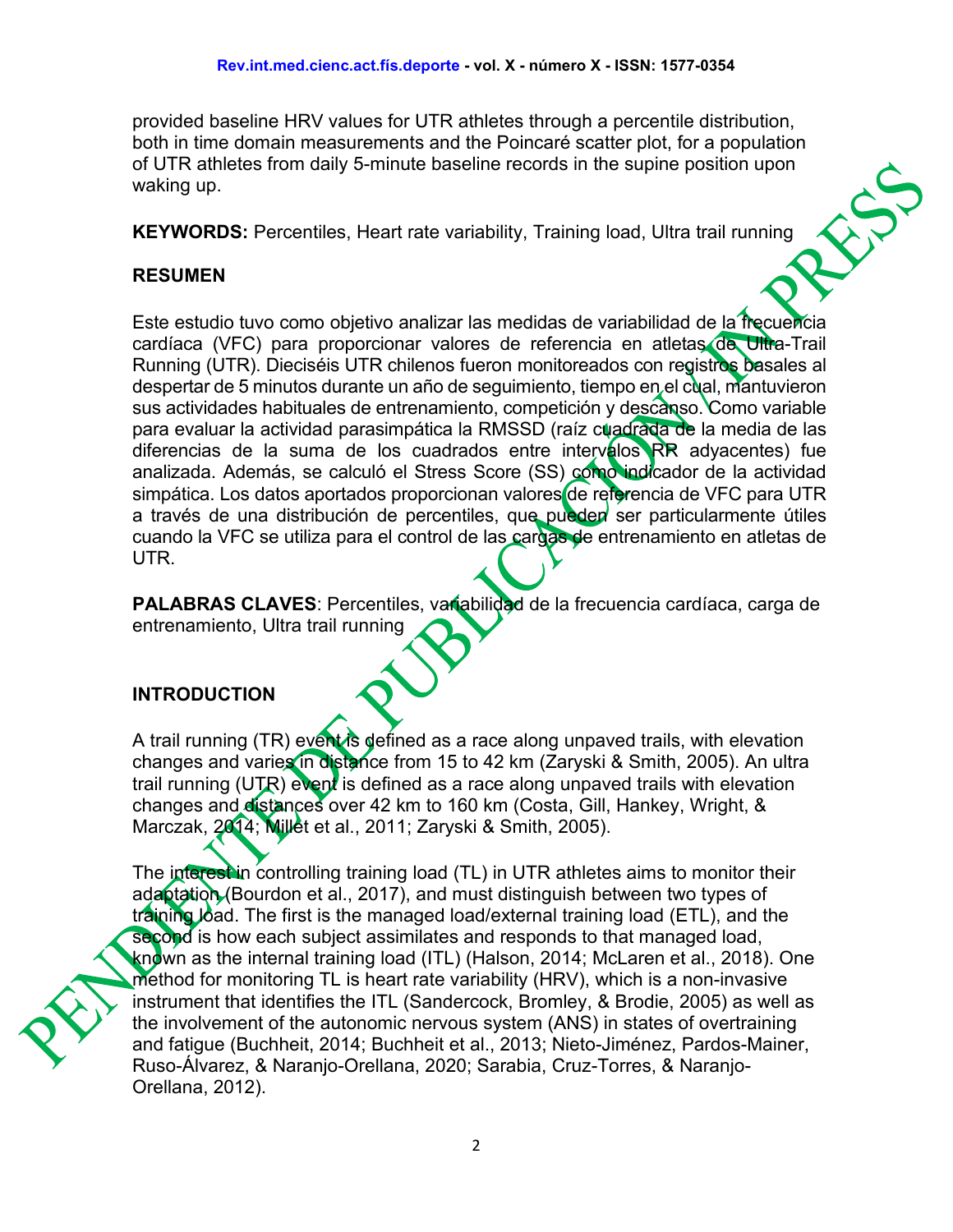In the HRV, time variations that occur between RR intervals are analyzed (Task-Force, 1996). There are many measurements used to analyze these variations. One of the most common statistics in the field of sport for evaluating parasympathetic activity is the root mean square of the successive differences between RR intervals (RMSSD) (Buchheit, Papelier, Laursen, & Ahmaidi, 2007; Halson, 2014; Task-Force, 1996). It is often expressed as its natural logarithm or LnRMSSD (Buchheit, 2014), which allows for parametric analysis of the data (Michael, Jay, Halaki, Graham, & Davis, 2016) and a lower day-to-day variation than other HRV indices.

Another HRV analysis is the Poincaré scatter plot, in which each RR interval is plotted against the previous one, emerging an ellipse-shaped scatter plot. This analysis provides a useful and fast way to obtain information about the sympathetic and parasympathetic equilibrium (Tulppo, Makikallio, Takala, Seppanen, & Huikuri, 1996) through the transversal (SD1) and longitudinal (SD2) diameters of the graph. SD1 behaves proportionally to the parasympathetic stimulus, while SD2 behaves inversely to the sympathetic activity.

Both Poincare magnitudes changes in the same direction when changes in the ANS occur, both during the exercise and recovery; making it difficult to interpret a quotient that indicates a relation between them. As a result of this, the stress score  $(SS)$ , which is the inverse of SD2 multiplied by 1000, was proposed as a direct indicator of sympathetic activity (Naranjo, De la Cruz, Sarabia, De Hoyo, & Dominguez-Cobo, 2015). The quotient between SS and SD1 was proposed by these authors as an indicator of the relationship between the sympathetic and parasympathetic system (S-PS Ratio).

For individual sports, Nieto-Jiménez et al. (2020) reported the usefulness of daily LnRMSSD and LnSS wake-up records for monitoring the sympatheticparasympathetic status during a 16-week competitive period for a female UTR athlete and a 7-month training period for an Ironman athlete (Nieto-Jiménez, Ruso-Álvarez, Pardos-Mainer, & Naranjo Orellana, 2020). Other authors have used the coefficient of variation (CV) of this variable for daily monitoring. The CV in professional athletes fluctuates between 4 and 9% of the LnRMSSD during training blocks in elite rowers (Plews, Laursen, Stanley, Kilding, & Buchheit, 2013) and elite triathletes (Le Meur et al., 2013; Plews, Laursen, Kilding, & Buchheit, 2012).

One of the problems when using CV values for tracking and monitoring HRV in athletes is the scarcity of sport-specific reference values. Reference values have been published for young and healthy subjects (athletes and non-athletes) with 30 minute records, providing percentile distributions by groups (Marina Medina, Blanca de la Cruz, Alberto Garrido, Marco Antonio Garrido, & José Naranjo, 2012) or for professional football players (Naranjo et al., 2015). However, we have not found studies in UTR athletes that have provided short record reference values.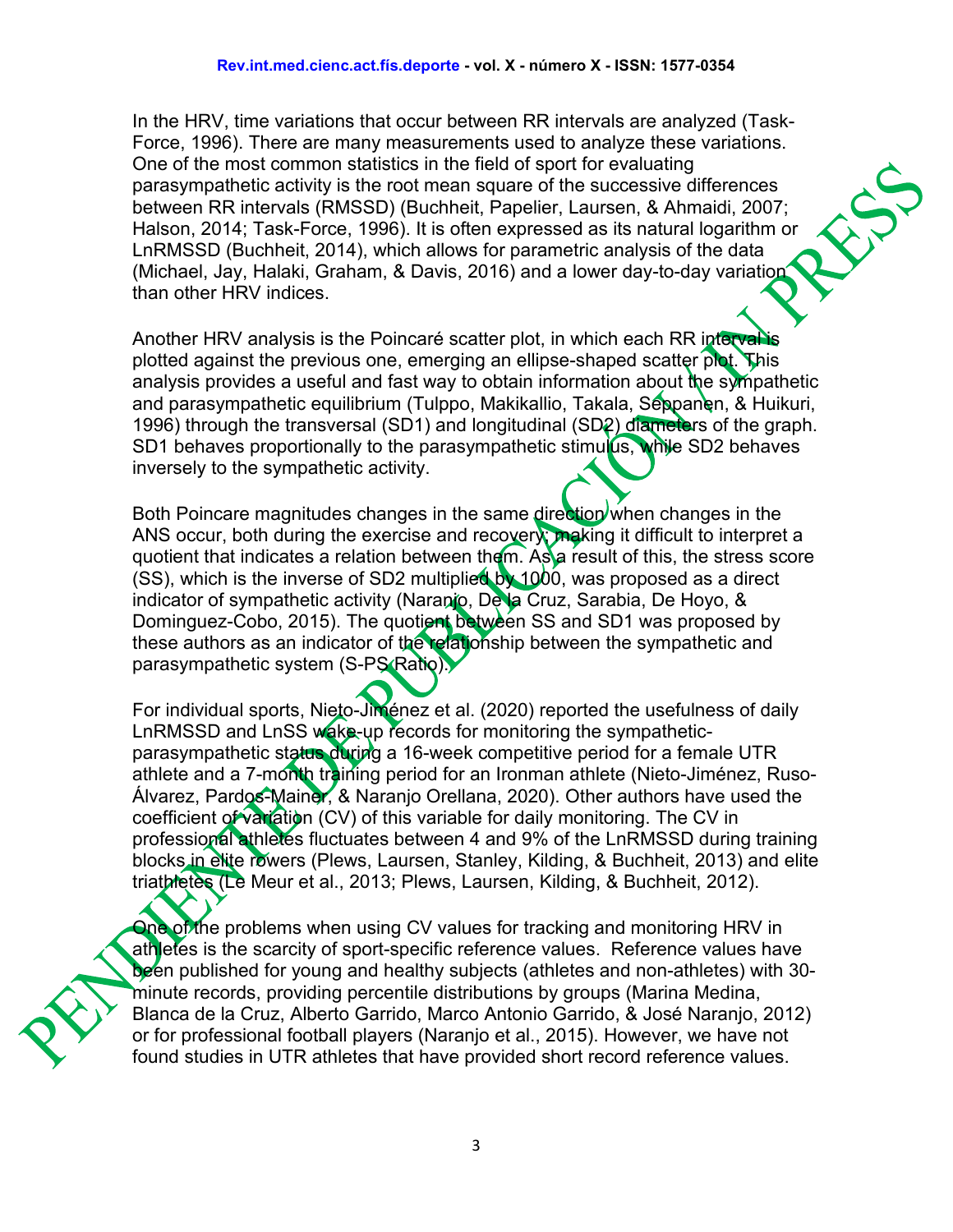This study aims to analyze the RMSSD and SS in daily and baseline measurements during 365 days, both in direct values and in their natural logarithms, to provide reference values in UTR athletes.

#### **MATERIAL AND METHODS**

Sixteen Chilean UTR athletes (12 men and 4 women) in the national amateur category (age  $33 \pm 3$  years; size  $169 \pm 5$  cm; weight  $68.5 \pm 2$  kg) were monitored over one year. The subjects (men and women) systematically trained at least  $12 +$ 2 hours per week and participated in three UTR competitions during the follow-up period. The training sessions were planned according to mesocycles, using the distance covered and the accumulated training time as a quantification of the load performed.

The data obtained comes from a total of 3066 records from male athletes and 652 records from female athletes. These are baseline records for each of the athletes over a full year, during which they maintained their usual training, competitive, and rest activities.

Before the study, all the athletes completed a medical questionnaire to rule out any treatment, cardiovascular or other disorders that could alter the state of the autonomic nervous system.

#### **HRV data recording procedure**

HRV measurements were taken upon awakening in the supine position for five minutes. The first instrument was a Polar V800 heart rate monitor with a H10 HR Sensor chest strap (Polar Inc., Kempele, Finland), validated for HRV measurements (Giles, Draper, & Neil, 2016). RR time series were downloaded using the Polar FlowSync app (version 2.6.2). The second instrument used was the Elite HRV mobile phone app (version 4.3.0) validated for HRV measurements (Perrotta, Jeklin, Hives, Meanwell, & Warburton, 2017), with an H10 HR Sensor chest strap, after which the RR series was exported in .txt format to email (C. Nieto-Jimenez et al., 2020). The records were then analysed with Kubios HRV software (versión 3.1.0, University of Eastern Finland, Kuopio, Finland). Each recording was previously inspected to detect the possible presence of artefacts and/or anomalous beats, applying if necessary the corresponding filters offered by the software itself, without exceeding in any case the medium filter.

As a time domain variable to assess parasympathetic activity, the RMSSD in ms (Task-Force, 1996) and its respective natural logarithm (Ln) were calculated. On the other hand, from the SD2 of the Poincaré scatter plot (Tulppo et al., 1996) the stress index (SS) (Naranjo et al., 2015) was calculated as an indicator of sympathetic activity, also its Ln was calculated. Finally, the ratio between SS and SD1 informed us of the ratio between sympathetic and parasympathetic (S-Ps Ratio) (Naranjo et al., 2015).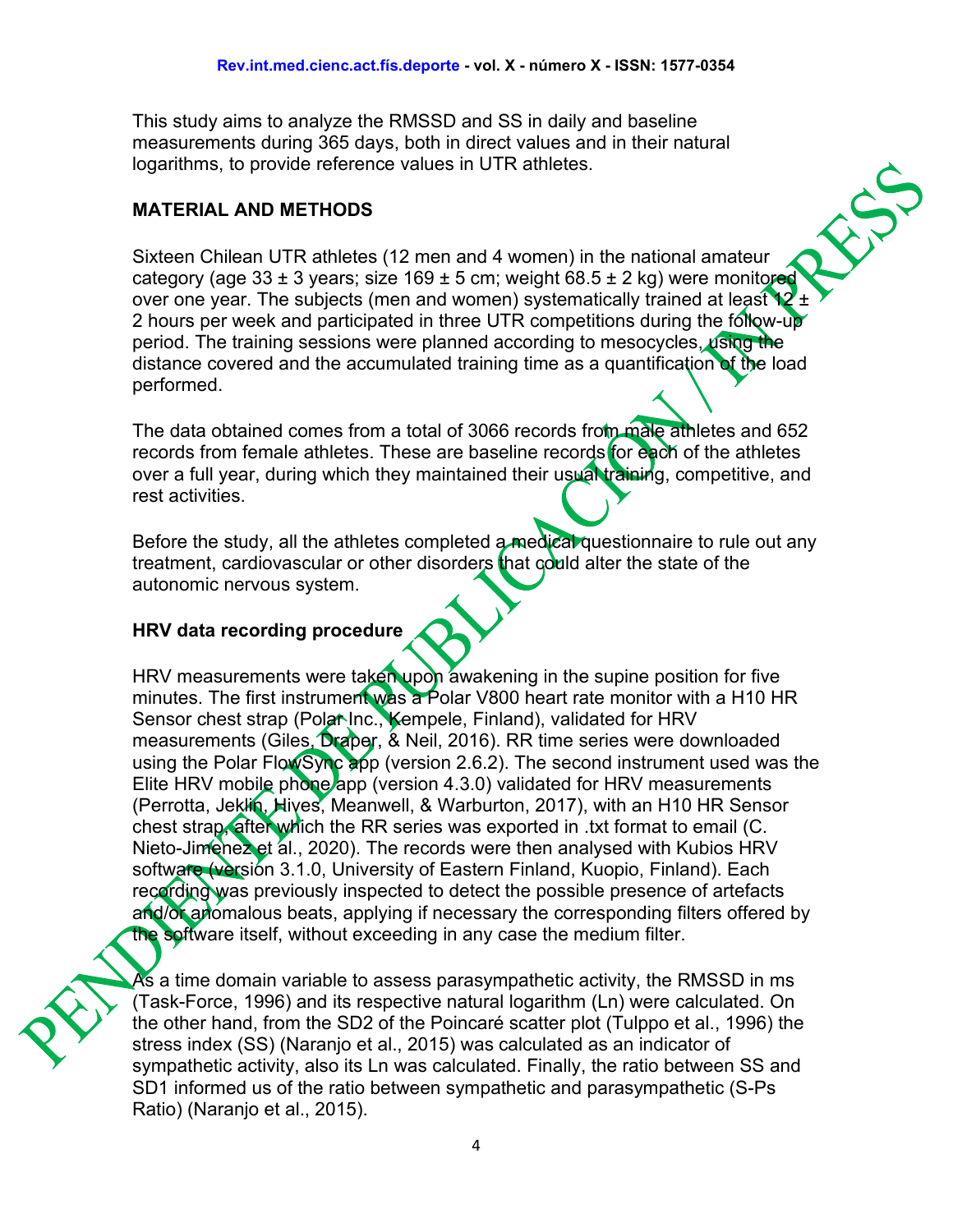#### **Statistical Analysis**

Data are presented as mean and standard deviation (SD) with the corresponding coefficient of variation (CV). For each of these variables, a distribution analysis was performed, separating the population by sex. First, the 5th, 10th, 25th, 50th, 75th, 90th and 95th percentiles were calculated. Secondly, separating the measurements by subject, a graphical analysis of the distributions of LnRMSS and LnSS was performed using box plots to analyse between-subject heterogeneity. Each box plot was constructed according to the convention of McGill et al (McGill, Tukey, & Larsen, 1978) where the box represents the interquartile range, the centre line reflects the median, and the whiskers extend 1.5 times the range from each of the edges. Those measurements outside the range of the whiskers are plotted with a dot representing atypical data.

#### **RESULTS**

Tables 1 and 2 present descriptive statistics for the entire population of athletes, differentiated by sex. Table 1 presents the mean, standard deviation, and coefficient of variation (CV) values, and Table 2 presents the percentiles of the HRV variables.

|                  |               | Men             | Women     |               |           |     |  |
|------------------|---------------|-----------------|-----------|---------------|-----------|-----|--|
|                  | <b>Medium</b> | SD <sub>4</sub> | <b>CV</b> | <b>Medium</b> | <b>SD</b> | CV  |  |
| <b>Medium RR</b> | 1147,6        | 75,3            | 15%       | 1144,9        | 254,8     | 15% |  |
| <b>RMSSD</b>     | 72,4          | 40,3            | 43%       | 89,9          | 53,9      | 38% |  |
| <b>LnRMSSD</b>   | 4,2'          | 0,5             | 11%       | 4,3           | 0,6       | 10% |  |
| SD <sub>1</sub>  | 51,4          | 28,6            | 43%       | 63,8          | 38,2      | 38% |  |
| SD <sub>2</sub>  | 138,0         | 60,8            | 34%       | 145,8         | 85,8      | 39% |  |
| SS               | 8,5'          | 3,6             | 41%       | 9,1           | 5,1       | 35% |  |
| <b>LnSS</b>      |               | 0,4             | 16%       | 2,1           | 0,5       | 16% |  |
| Ratio-S/PS       | 0,25          | 0,25            | 87%       | 0,24          | 0,30      | 98% |  |

Table 1. Mean values, standard deviation, and coefficient of variation (CV) to sex.

RMSSD: square root of the mean value of the sum of the squared differences of all successive RR intervals. LnRMSSD: natural logarithm of the RMSSD; SD1: transverse axis of the Poincaré scatter plot; SD2: longitudinal axis of the Poincaré scatter plot; SS: stress score; LnSS: natural logarithm of the SS; S-Ps ratio: sympathetic-parasympathetic ratio; CV: coefficient of variation. SD: standard deviation.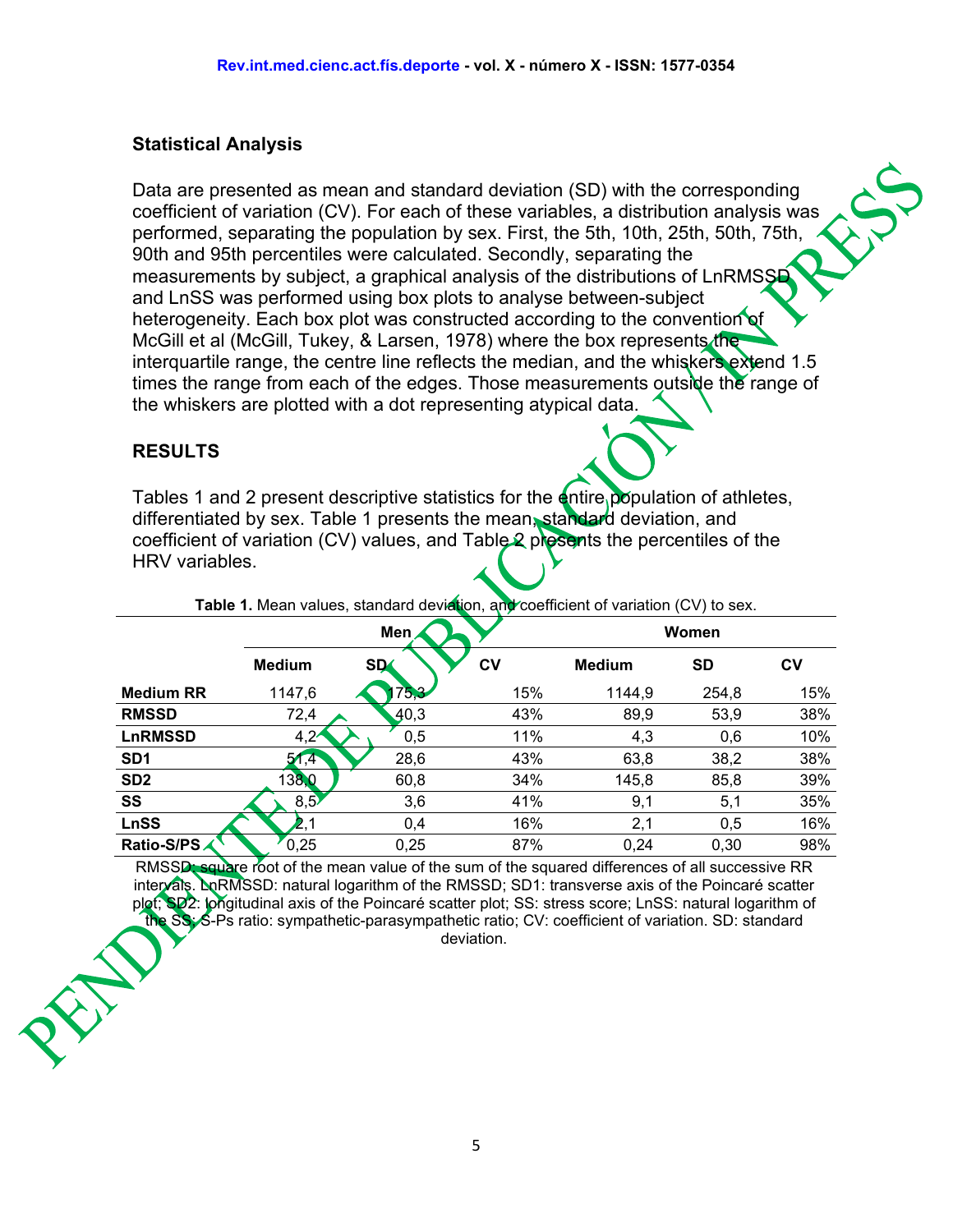|                   |       | <b>Percentiles</b> |      |       |         |       |       |       |  |
|-------------------|-------|--------------------|------|-------|---------|-------|-------|-------|--|
|                   |       | 5                  | 10   | 25    | 50      | 75    | 90    | 95    |  |
| <b>RMSSD</b>      | Women | 32,6               | 39,3 | 49,9  | 75,1    | 125,9 | 160,0 | 181,9 |  |
|                   | Men   | 28,4               | 33,4 | 45,0  | 61,6    | 90,4  | 124,0 | 149,3 |  |
| <b>LnRMSSD</b>    | Women | 3,5                | 3,7  | 3,9   | 4,3     | 4,8   | 5,1   | 5,2   |  |
|                   | Men   | 3,3                | 3,5  | 3,8   | 4,1     | 4,5   | 4,8   | 5.0   |  |
| SD <sub>1</sub>   | Women | 23,1               | 27,9 | 35,4  | 53,3    | 89,1  | 113,6 | 129,2 |  |
|                   | Men   | 20,1               | 23,6 | 31,9  | 43,7    | 64,0  | 88,0  | 105,9 |  |
| SD <sub>2</sub>   | Women | 57,6               | 66,1 | 82,5  | 118,6   | 183,8 | 270,6 | 321,7 |  |
|                   | Men   | 66,8               | 76,3 | 97,6  | 126,0   | 163,7 | 212,0 | 253,0 |  |
| SS                | Women | 3,1                | 3,7  | 5,4   | 8,4     | 12,1  | 15,1  | 17,4  |  |
|                   | Men   | 4,0                | 4,7  | 6,1   | 7,9     | 10.2  | 13,1  | 15,0  |  |
| <b>LnSS</b>       | Women | 1,1                | 1,3  | 1,7   | 2,1     | 2,5   | 2,7   | 2,9   |  |
|                   | Men   | 1,4                | 1,6  | 1,8   | 2,1     | (2,3) | 2,6   | 2,7   |  |
| <b>Ratio-S/PS</b> | Women | 0,03               | 0,03 | 0,07  | 0,16    | 0,32  | 0,53  | 0,65  |  |
|                   | Men   | 0,04               | 0,06 | 0, 10 | [0, 18] | 0,31  | 0,50  | 0,69  |  |

**Table 2.** Percentiles of the HRV variables differentiated by sex

Percentiles 5, 10, 25, 50, 75, 90, and 95 are included. SD1: Transverse axis of the Poincaré plot SD2: Longitudinal axis of the Poincaré plot SS: Stress Score; LnSS: natural logarithm of the SS; S/Ps Ratio: Sympathetic-Parasympathetic Ratio; RMSSD: Square root of the mean value of the sum of the squared differences of all successive RR intervals LnRMSSD: natural logarithm of the square root of the mean value of the sum of the squared differences of all the successive RR intervals.

Figure 1 shows the distribution of the LnrMSSD and LnSS variables for each sex and each subject. The distributions of both variables and sex are shown in the upper box. In the box diagram, the points represent outliers. The shaded band represents the inter-quartile range of each variable and sex, from quartile 1 (25th percentile) to quartile 3 (75th percentile). percentile) to quartile 3 (75th percentile).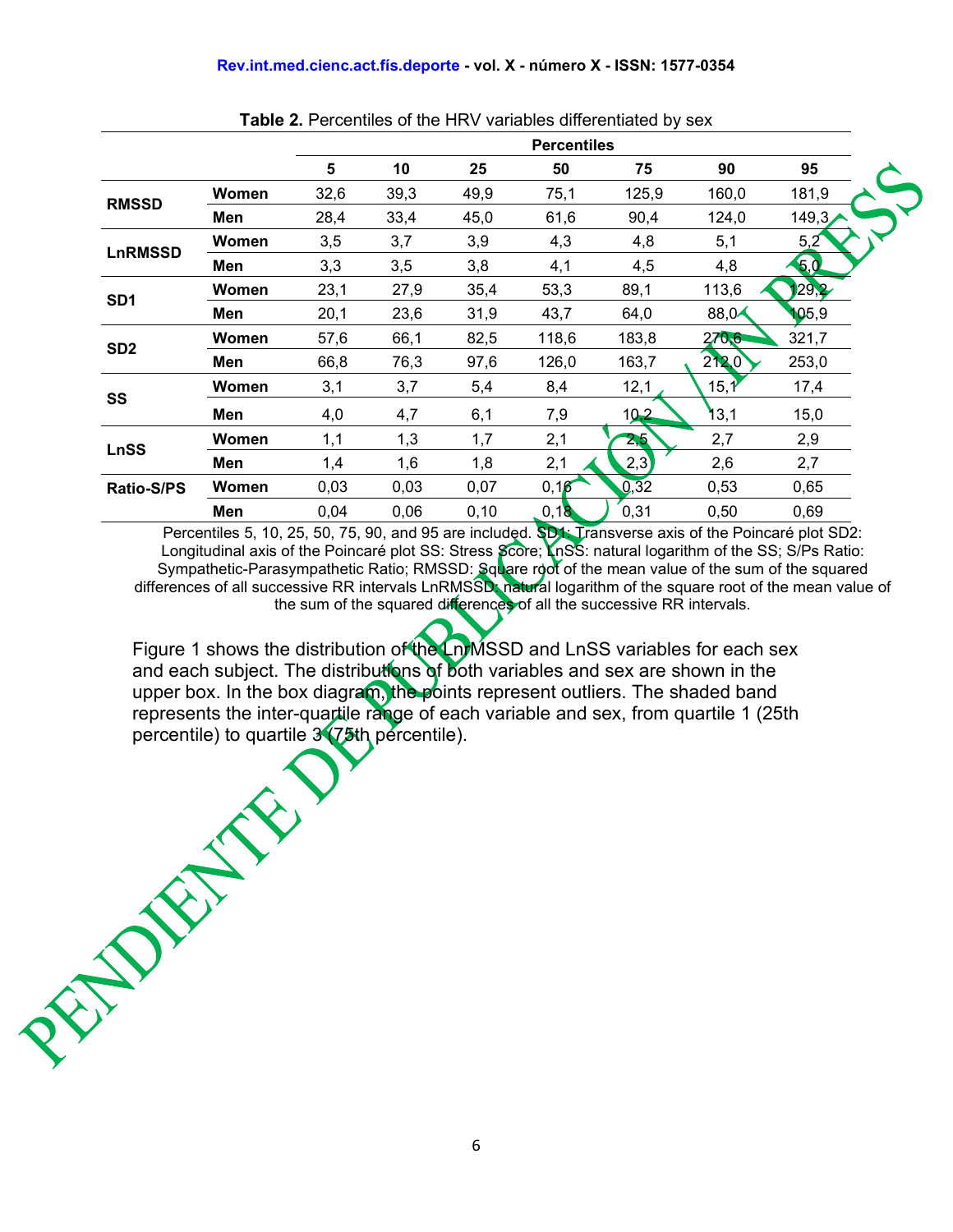#### **Rev.int.med.cienc.act.fís.deporte - vol. X - número X - ISSN: 1577-0354**



#### **Figure 1.** Probability distribution of lnrMSSD and lnSS variables according to sex

The first and second columns show the LnrMSSD distributions for women and men respectively, and the third and fourth columns show the LnSS distributions. The box diagram corresponds to the range between quartile  $1$  and  $3$ , known as the IQR, the whiskers in each box correspond to the values observed up to 1.5 times the IQR above quartile 3 and below quartile 1. The dots reflect the data observed outside this range and are determined as outliers.

#### **DISCUSSION**

The main contribution of this study was to provide percentile data of HRV, both in time domain measurements and the Poincaré scatter plot, for a population of UTR athletes with 5-minute baseline records in the supine position upon waking up. The sample was composed of athletes from the same sports team with a training schedule of one year (3718 records).

Since the Task Force (Task-Force, 1996) recommends using the RMSSD as an estimate of short duration components we selected this variable as a measure of parasympathetic activity along with SS as an index of sympathetic activity (Naranjo et al., 2015). Although the Task Force provided reference values, these correspond to patients and cannot be used to assess athletes (Marina Medina et al., 2012). For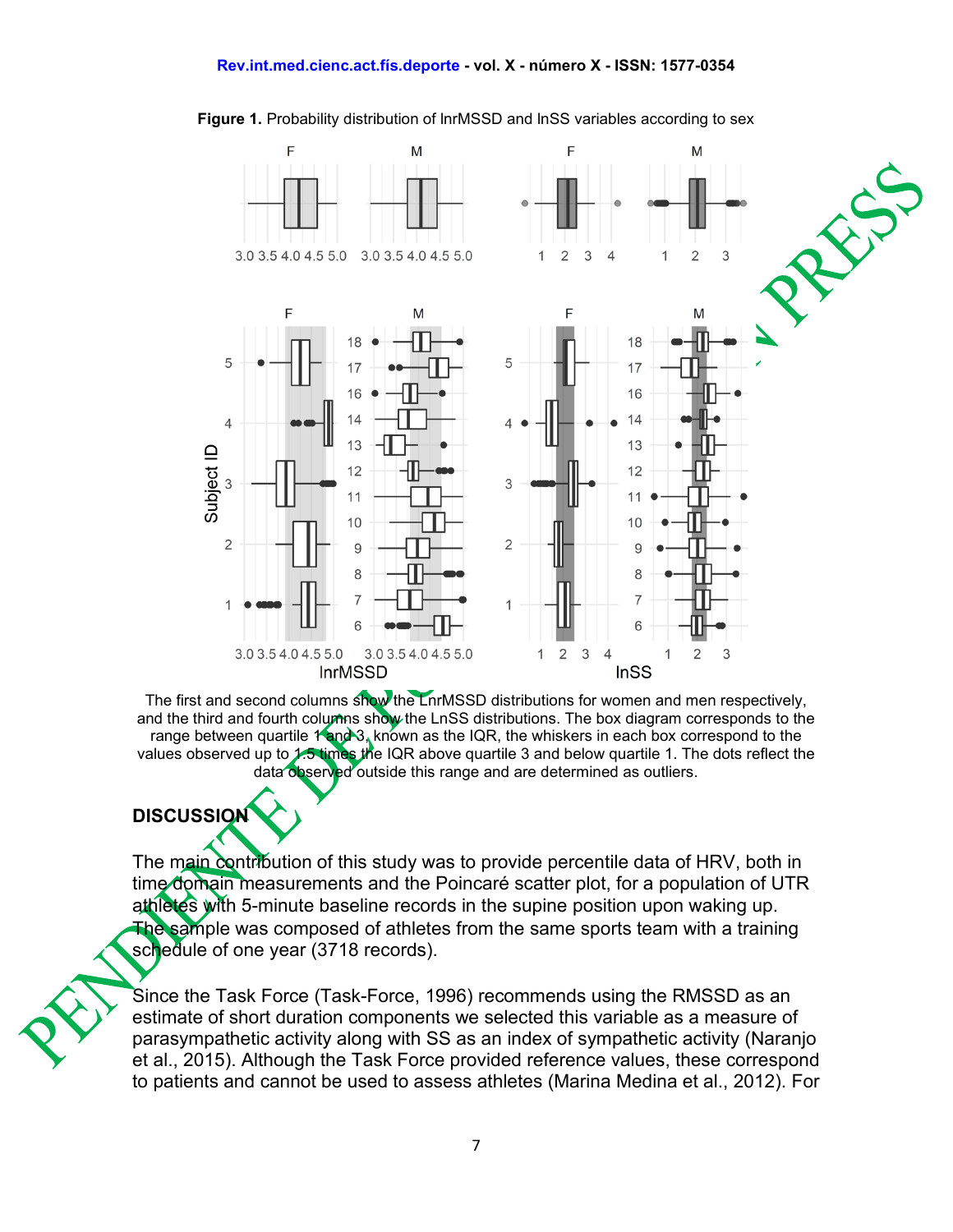example, the reference value for the RMSSD of 27 ±12 ms (Task-Force, 1996) in our distribution would be below the 5th percentile.

In the literature, we have found three studies, with different data acquisition methodologies, that have reported reference values in different populations. Medina et al (Marina Medina et al., 2012) studied a sample of 200 athletic verses non-athletic subjects between 18 and 24 years old with 30-minute records. In their study, male athletes and non-athletes presented RMSSD values of 63 ms and ms respectively at the p50 percentile. For females, the values were 80 ms for athletes and 41 ms for non-athletes. Additionally, Sammito and Böckelmann (Sammito & Bockelmann, 2016) used 24-hour records for men and women between 30 and 40 years of age and their average RMSSD values were 40 ms and 36 ms respectively.

The only study we have found that provided percentiles over a full season with 5minute records was in elite professional soccer players (Naranjo et al., 2015), which reported RMSSD values of 85 ms at the 50th percentile. In our study (table 2) we observed RMSSD values of 61 ms and 75 ms in men and women respectively for the same percentile, which are very close to those reported by Medina et al. (Marina Medina et al., 2012) for university athletes.

Regarding the methodology, our study is in line with that of Naranjo et al. (2015) as they are short measurements before training. However, Naranjo et al. (2015) only assessed one measurement per week and they were not in baseline conditions upon awakening. Apart from this different condition (basal or non-basal) between the two studies, we believe that the differences in data between our male runners and the footballers in Naranjo et al. (2015) were due to the type of population, sporting discipline, and ages of the subjects.

Studies have reported that the more trained the subjects, the higher the RMSSD at baseline (Nieto-Jiménez, Pardos-Mainer, et al., 2020), this is what we could deduce by looking at our records of female athletes at p50 (RMSSD=75 ms) and comparing them with the (Marina Medina et al., 2012) data on untrained women (RMSSD $\neq$ 41 ms) and Sammito and Böckelmann (2016) for the 30 to 40 year age group (RMSSD=36 ms). Despite the above, we have not found any other studies in the literature that have reported baseline values using percentiles in UTR women. Our percentile distribution for RMSSD would indicate that records below 28 ms in men and 32 ms in women would not be normal baseline measurements for a UTR athlete.

In a Poincaré scatter plot the increase in SD1 means increased parasympathetic activity, while increased SD2 means decreased sympathetic activity (Tulppo et al., 1996). Our p50 values in men for SD1 (43 ms) were lower than those of Naranjo et al. (2015) (60 ms), higher than those of Sammito and Böckelmann (2016) (26 ms), and similar to those of the sports subjects of Marina et al (47 ms)(Marina Medina et al., 2012). Women also presented values of SD1 (53 ms) higher than Sammito and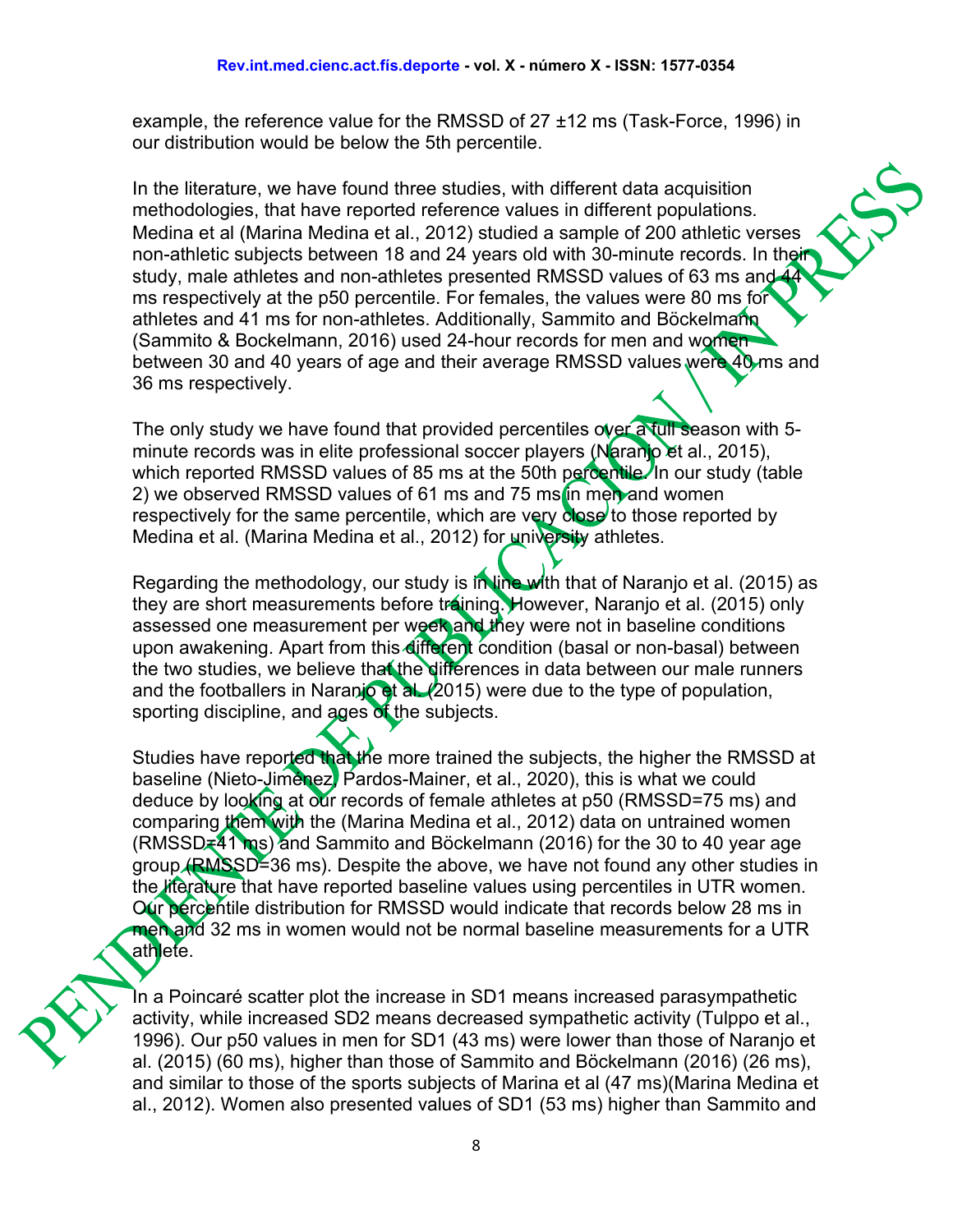Böckelmann (2016) (29 ms) and similar to those of Marina et al, (58 ms).(Marina Medina et al., 2012).

For SD2, following the methodology of Naranjo et al. (2015), we calculated the SS as the inverse of SD2 multiplied by 1000, as a direct indicator of sympathetic activity at rest in trained subjects (Naranjo et al., 2015). These authors proposed a risk zone from the 90th percentile and defined an alarm zone between the 75th and 90th percentile (Naranio et al., 2015), which is equivalent to an SS between 8 and 10; whose natural logarithms (Ln) would be 2.08 and 2.30. If we use this same criterion, in this sports population a limit of normality of the SS could be established at 13 for men and 15 for women (2.6 and 2.7 respectively for LnSS), with an alarm zone between 10 and 13 (2.3 to 2.6 for LnSS) or between 12 and 15  $(2.5 \text{ to } 2.7 \text{ for } 1.5 \text{ to } 2.7 \text{ for } 1.5 \text{ to } 2.7 \text{ for } 1.5 \text{ to } 2.7 \text{ for } 1.5 \text{ for } 1.5 \text{ for } 1.5 \text{ for } 1.5 \text{ for } 1.5 \text{ for } 1.5 \text{ for } 1.5 \text{ for } 1.5 \text{ for } 1.5 \text{ for }$ LnSS) respectively.

Although Medina et al (2012) (Marina Medina et al., 2012) does not provide SS data because it was performed previously to the description of this variable, we calculated its value from the percentiles of SD2, obtaining SS values between 4.2 (LnSS=1.4) and 14.5 (LnSS=2.7) for male sportsmen. The values reported by Naranjo et al. (2015) for SS ranged from 3.7 (LnSS=1.3) to 10.1 (LnSS=2.3). Our data presented SS values between 4 (LnSS=1.4) and 15 (LnSS=2.7), quite similar to those of Corrales et al. (2012). In the case of female athletes, SS data from Corrales et al. (2012) were between  $4$  and  $14.5$  (1.4 to 2.7 for LnSS), while ours were between 3 and 17.4 (1.1 to 2.9 for LnSS).

In short, our RMSSD and SS values are similar to those reported by Marina et al (2012) (Marina Medina et al., 2012) for university sportsmen, although with somewhat greater differences for women. However, the population of elite football players reported by Naranjo et al. (2015) had higher RMSSD values and lower SS values than ours; probably because of their higher competitive level.

There is a case study (Nieto-Jiménez, Pardos-Mainer, et al., 2020) that used the LnSS to follow a UTR runner during a 16-week season and reported average weekly LnSS values below 2.23, which for our percentile distribution would be between  $p50$  and  $p75$  and therefore would correspond to values in normal ranges without signs of fatigue or over-training. The value of the SS (and the LnSS) will indicate if the sympathetic tone observed in the basal situation is within the expected range for complete recovery or, on the contrary, the result of secondary alterations due to stress caused by the previous load. To carry out this type of monitoring to control training loads, it is essential to have reference values for this type of sporting discipline.

Naranjo and collaborators (Naranjo Orellana, de la Cruz Torres, Cachadiña, de Hoyo, & Cobo, 2015) described the S-PS Ratio as a useful tool to monitor changes in the autonomic balance from conventional HRV variables. Analogous to the SS, they established the p90 of the sample (ratio of 0.3) as a limit to consider the ratio altered at rest. In our distribution, this limit would correspond to values of 0.50 and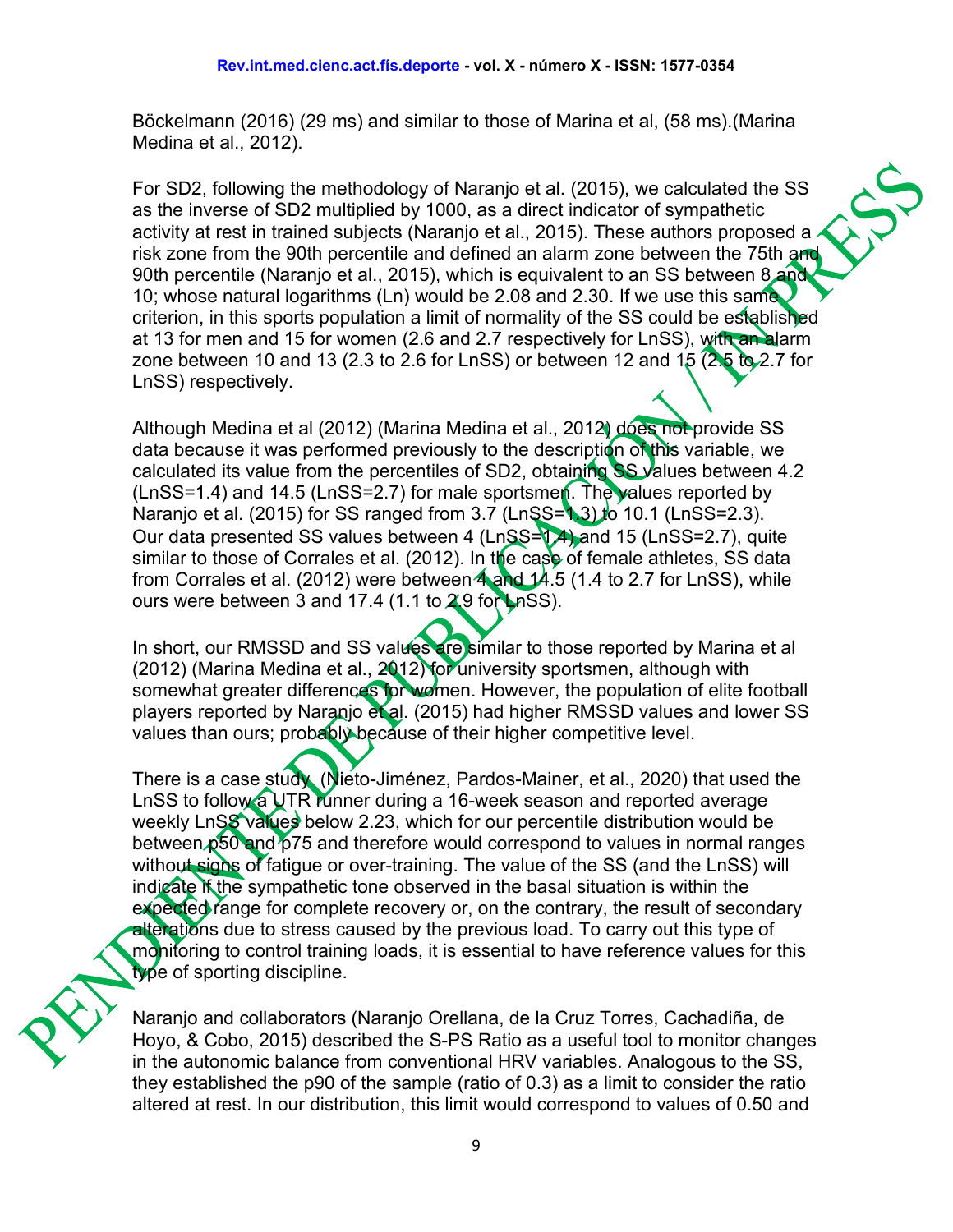0.53 for men and women respectively. A ratio higher than these values at rest would indicate an altered autonomic balance due to a higher sympathetic activity or to a lack of recovery of the parasympathetic activity in rest. This behavior of the sympathetic-parasympathetic balance depends on the characteristics of the load carried out (ETL) and on how each subject assimilates and responds to that specific load at a given moment (ITL).

Finally, Figure 1 shows the distribution of the individual subjects' values within the framework of the behavior for each group. This figure shows how useful this distribution of normal values will be when applied to the monitoring of TL in UTRs (or similar modalities) by analyzing a 5-minute baseline record of  $HRV$  daily. As it is a non-invasive technique, easy to apply and of a duration that does not interfere with the daily routine, it becomes a tool to be taken into account to assess the degree of recovery of the athlete on a daily basis with respect to previous loads and, at the same time, to know in what conditions he/she faces a new work session.

One limitation of this study could be the low sample  $size$ , but as it is a group of athletes belonging to the same training team, a very valuable homogeneity is achieved in the subjects and, on the other hand, as it is a one-year follow-up, the total number of records is more than sufficient for it to be statistically valid.

### **CONCLUSIONS**

The data provided reference HRV values for UTR athletes through a percentile distribution, which may be particularly useful when HRV is used to monitor training loads an endurance athlete over a year of follow-up. Daily 5-minute basal recordings appear to be a useful way to monitor the state of sympatheticparasympathetic balance prior to training sessions.

## **REFERENCES**

Bourdon, P.C., Cardinale, M., Murray, A., Gastin, P., Kellmann, M., Varley, M. C., Cable, N. T. (2017). Monitoring Athlete Training Loads: Consensus Statement. *International Journal of Sports Physiology and Performance, 12*(Suppl 2), S2161-S2170. doi:10.1123/IJSPP.2017-0208 Buchheit, M. (2014). Monitoring training status with HR measures: do all roads lead to Rome? *Frontiers in Physiology, 5*, 73. doi:10.3389/fphys.2014.00073 Buchheit, M., Papelier, Y., Laursen, P. B., & Ahmaidi, S. (2007). Noninvasive assessment of cardiac parasympathetic function: postexercise heart rate recovery or heart rate variability? *American Journal of Physiology - Heart and Circulatory Physiology, 293*(1), H8-10. doi:10.1152/ajpheart.00335.2007 Buchheit, M., Racinais, S., Bilsborough, J. C., Bourdon, P. C., Voss, S. C., Hocking, J., Coutts, A. J. (2013). Monitoring fitness, fatigue and running performance during a pre-season training camp in elite football players.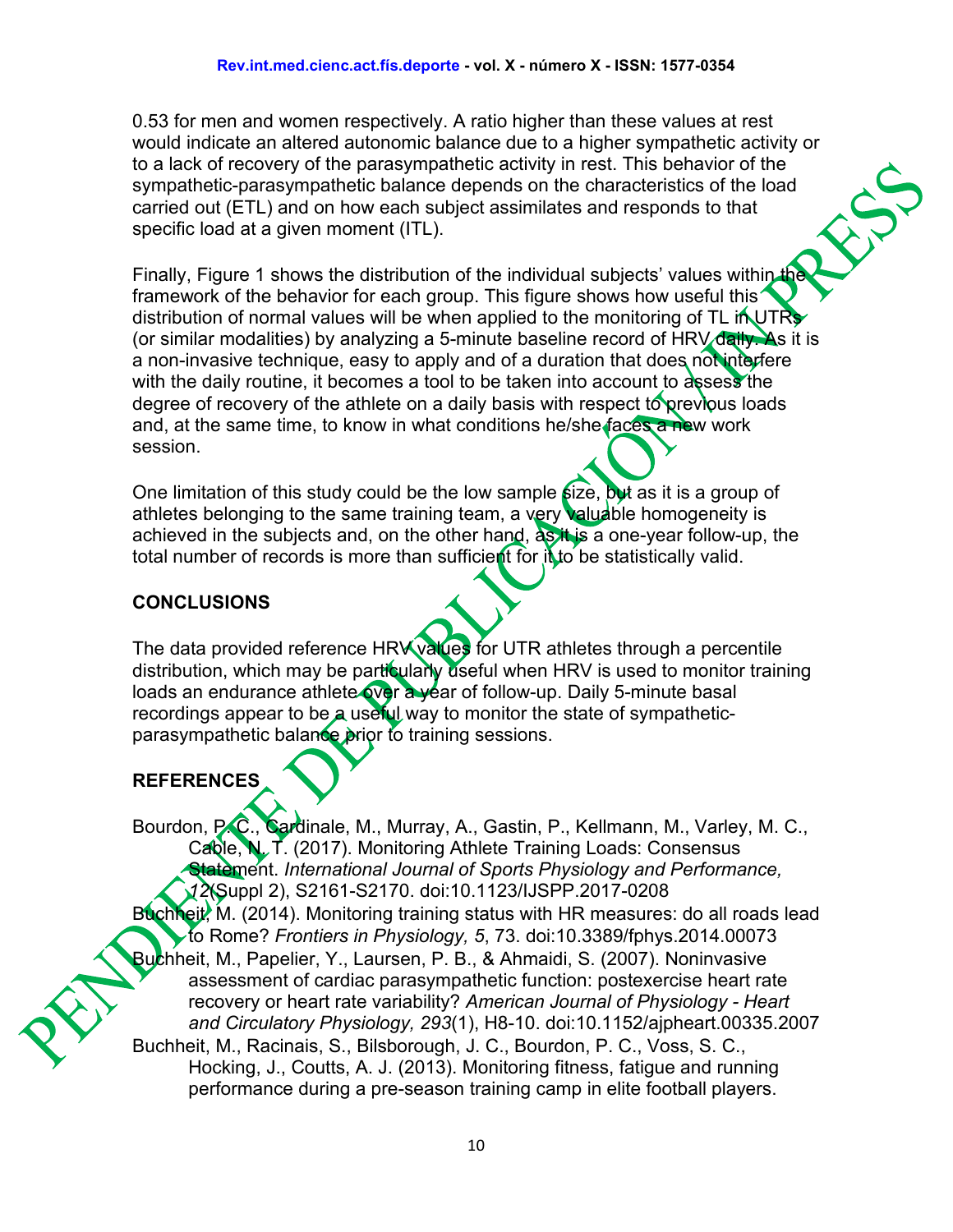*Journal of Science and Medicine in Sport, 16*(6), 550-555. doi:10.1016/j.jsams.2012.12.003

- Corrales, M. M., Torres, B. d. l. C., Esquivel, A. G., Salazar, M. A. G., & Naranjo Orellana, J. (2012). Normal values of heart rate variability at rest in a young, healthy and active Mexican population. *Health, 04*(07), 377-385. doi:10.4236/health.2012.47060
- Costa, R. J., Gill, S. K., Hankey, J., Wright, A., & Marczak, S. (2014). Perturbed energy balance and hydration status in ultra-endurance runners during h ultra-marathon. *British Journal of Nutrition, 112*(3), 428-437. doi:10.1017/S0007114514000907
- Giles, D., Draper, N., & Neil, W. (2016). Validity of the Polar V800 heart rate monitor to measure RR intervals at rest. *European journal of applied physiology, 116*(3), 563-571.
- Halson, S. (2014). Monitorización de la carga de formación para conocer fatiga en los atletas. *Sports Medicine, 44, 139-147. doi:10.1007 Xs40279-014-0253-z*
- Le Meur, Y., Pichon, A., Schaal, K., Schmitt, L., Louis, J., Gueneron, J., Hausswirth, C. (2013). Evidence of parasympathetic hyperactivity in functionally overreached athletes. *Medicine and Science in Sports and Exercise, 45*(11), 2061-2071. doi:10.1249/MSS.0b013e3182980125
- Marina Medina, C., Blanca de la Cruz, T., Alberto Garrido, E., Marco Antonio Garrido, S., & José Naranjo, O. (2012). Normal values of heart rate variability at rest in a young, healthy and active Mexican population. *Health, 2012*(Vol. 4 No. 7 ), 9.
- McGill, R., Tukey, J. W., & Larsen, W. A. (1978). Variations of box plots. *The*  american statistician, 32(1), 12-16.
- McLaren, S. J., Macpherson, T. W., Coutts, A. J., Hurst, C., Spears, I. R., & Weston, M. (2018). The Relationships Between Internal and External Measures of Training Load and Intensity in Team Sports: A Meta-Analysis. *Sports Medicine, 48*(3), 641-658. doi:10.1007/s40279-017-0830-z
- Michael, S., Jay, O., Halaki, M., Graham, K., & Davis, G. M. (2016). Submaximal exercise intensity modulates acute post-exercise heart rate variability. *European Journal of Applied Physiology, 116*(4), 697-706. doi:10.1007/s00421-016-3327-9
- Millet, G. Y., Banff, J. C., Kerherve, H., Morin, J. B., Vincent, L., Estrade, C., Feasson, L. (2011). Physiological and biological factors associated with a 24 h treadmill ultra-marathon performance. *Scandinavian Journal of Medicine and Science in Sports, 21*(1), 54-61. doi:10.1111/j.1600-0838.2009.01001.x
- anjo, J., De la Cruz, B., Sarabia, E., De Hoyo, M., & Dominguez-Cobo, S. (2015). Heart Rate Variability: a Follow-up in Elite Soccer Players Throughout the Season. *International Journal of Sports Medicine, 36*(11), 881-886. doi:10.1055/s-0035-1550047
- Naranjo Orellana, J., de la Cruz Torres, B., Cachadiña, E. S., de Hoyo, M., & Cobo, S. D. (2015). Two new indexes for the assessment of autonomic balance in elite soccer players. *International journal of sports physiology and performance, 10*(4), 452-457.